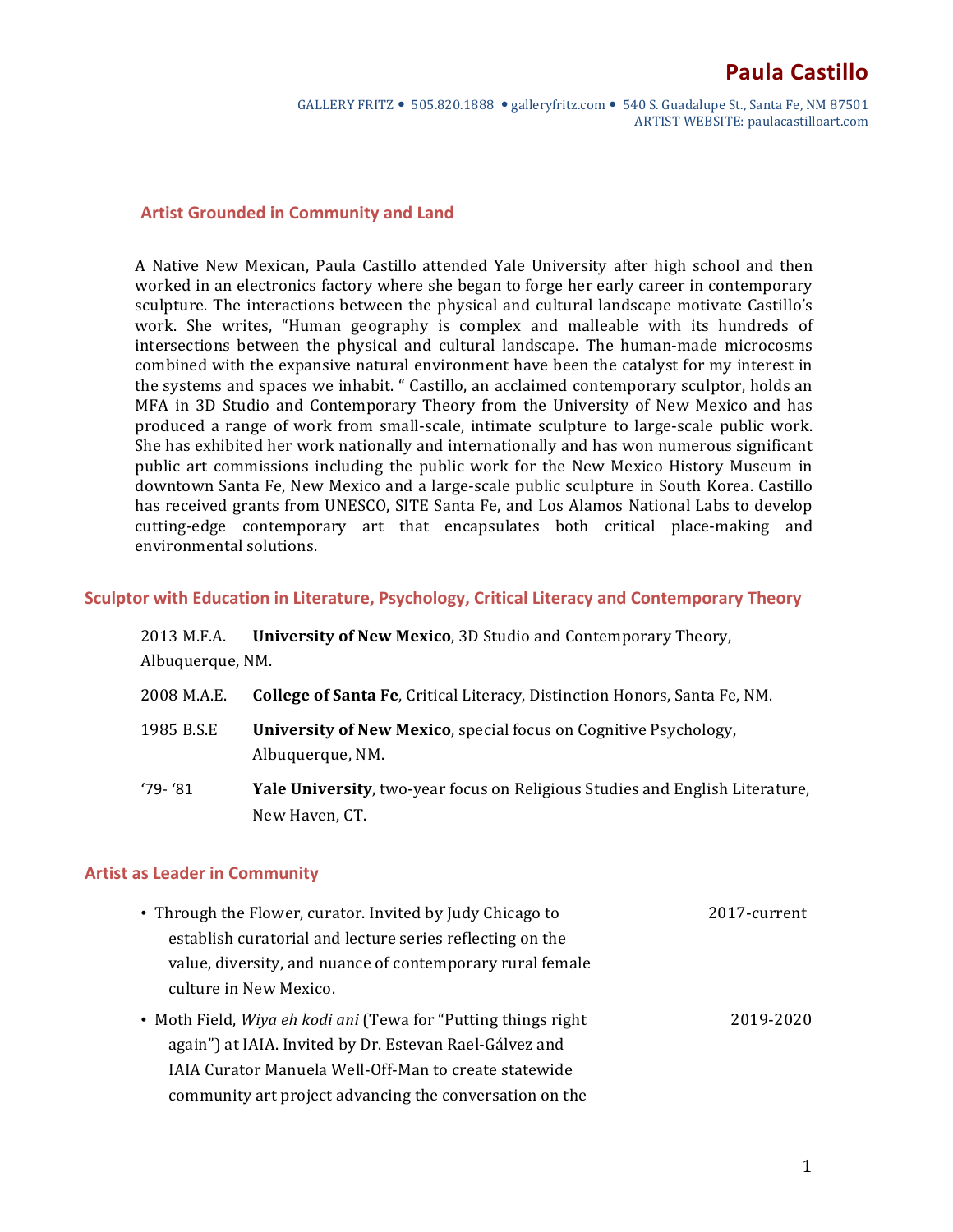# **Paula Castillo**

GALLERY FRITZ  $\bullet$  505.820.1888  $\bullet$  galleryfritz.com  $\bullet$  540 S. Guadalupe St., Santa Fe, NM 87501 ARTIST WEBSITE: paulacastilloart.com

| legacy of Spanish Colonialism in the context of Native<br>cultures as it relates to the now discontinued Entrada<br>celebration in Santa Fe.                                                                                                                                                                                                                                                      |              |
|---------------------------------------------------------------------------------------------------------------------------------------------------------------------------------------------------------------------------------------------------------------------------------------------------------------------------------------------------------------------------------------------------|--------------|
| • Heavy Metal. National Museum of Women in the Arts,<br>Washington, DC. One of ten female contemporary metal<br>artists working internationally selected to be honored in<br>special exhibition at the Created in-house partnership with<br>fabricators CRMC, Inc. in Belen, New Mexico with goal to<br>develop dynamic award winning large -scale community<br>based public work.                | 2018         |
| • Head of Visual Arts Department, Santa Fe Preparatory,<br>nationally ranked college preparatory school in Santa Fe,<br>New Mexico. Led school in bringing arts curriculum<br>umbrella to larger humanities and science based college<br>preparatory education. Specialty: community and land-<br>based arts.                                                                                     | 2012-2017    |
| • Developed cutting-edge land art to resolve issues of erosion,<br>undercutting and interactions of humans and geography in<br>New Mexico with planned siting of sculpture in local<br>arroyos. Funding from SITE Santa Fe, Los Alamos National<br>Labs, and Northern New Mexico College for research,<br>design and siting phase.<br><b>Community and Environmental Research Driven Projects</b> | 2007-current |
| · Santa Fe Art Institute (SFAI) Equal Justice Residency<br>Research Grant winner for primary and secondary<br>research in both literal and symbolic aspects of arroyos in<br>Rio Arriba County to experiment with ideas related to<br>assets and access for residents of this region in the context<br>of New Mexico and the larger Southwest region.                                             | 2018         |
| • Los Alamos National Laboratory (LANL) Research Grant<br>winner for hydrology and materials science research to aid<br>in final design phase for land art intervention.                                                                                                                                                                                                                          | 2018         |
| • SITE Santa Fe, Santa Fe, NM, SPREAD Community Grant<br>winner for development of regional art interventions for                                                                                                                                                                                                                                                                                 | 2017         |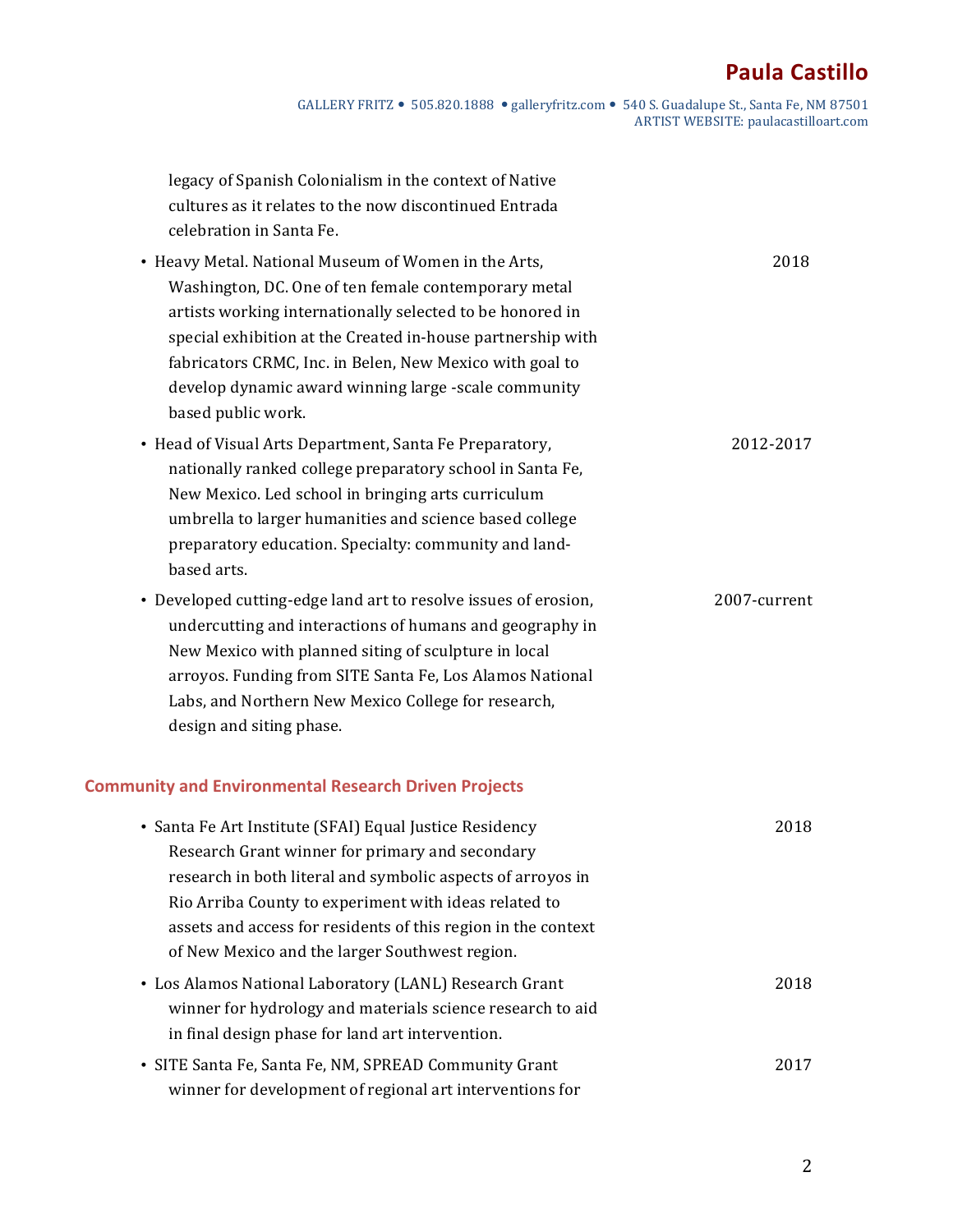# **Paula Castillo**

GALLERY FRITZ . 505.820.1888 . galleryfritz.com . 540 S. Guadalupe St., Santa Fe, NM 87501 ARTIST WEBSITE: paulacastilloart.com

environmental complications surrounding New Mexico Arroyos. 

| • The United Nations Educational, Scientific and Cultural | 2013 |
|-----------------------------------------------------------|------|
| Organization (UNESCO), Seoul, Korea. Grant to develop,    |      |
| fabricate and install public sculpture commemorating U.S. |      |
| and Korean citizens during Korean War.                    |      |
| • National Endowment for the Arts (NEA) Research          | 2009 |
| Fellowship. Grant to research contemporary public artists |      |
| working with themes of community and environment          |      |
| • National Science Foundation (NSF) Research Fellowship.  | 2008 |
| Grant to research art's ability to interface with         |      |
| hydrological environmental concerns.                      |      |

## **Community and Environment Oriented Public Artist with Ten Years of Public Art Experience**

| • Slope of the Sky, National Hispanic Cultural Center,<br>Albuquerque, NM.                                                                  | 2019 |
|---------------------------------------------------------------------------------------------------------------------------------------------|------|
| · Borregita, Private Commission, Washington, DC.                                                                                            | 2017 |
| • small lake, El Paseo, New Mexico Art in Public Places, Taos,<br>NM.                                                                       | 2015 |
| • Salce Park, Institute of Biodiversity, University of Wyoming,<br>Laramie, WY.                                                             | 2014 |
| • Meet Me Here, Barrio la Cañada, City of Santa Fe, Public Art<br>Program, Santa Fe, NM.                                                    | 2013 |
| · blue flower, UNESCO, Icheon, Korea.                                                                                                       | 2013 |
| • 100 miles of numbered mountain, University of New Mexico,<br>School of Engineering, New Mexico Arts in Public Places,<br>Albuquerque, NM. | 2012 |
| • the forest, City of Albuquerque, Public Art Program in<br>collaboration with ISEA, Albuquerque Museum,<br>Albuquerque, NM.                | 2012 |
| • float, Silver Gardens, City of Albuquerque, Public Art<br>Program, Albuquerque, NM. Finalist                                              | 2011 |
| · fallen petals, Berndt Hall Reconstruction, Ft. Lewis College,                                                                             | 2010 |